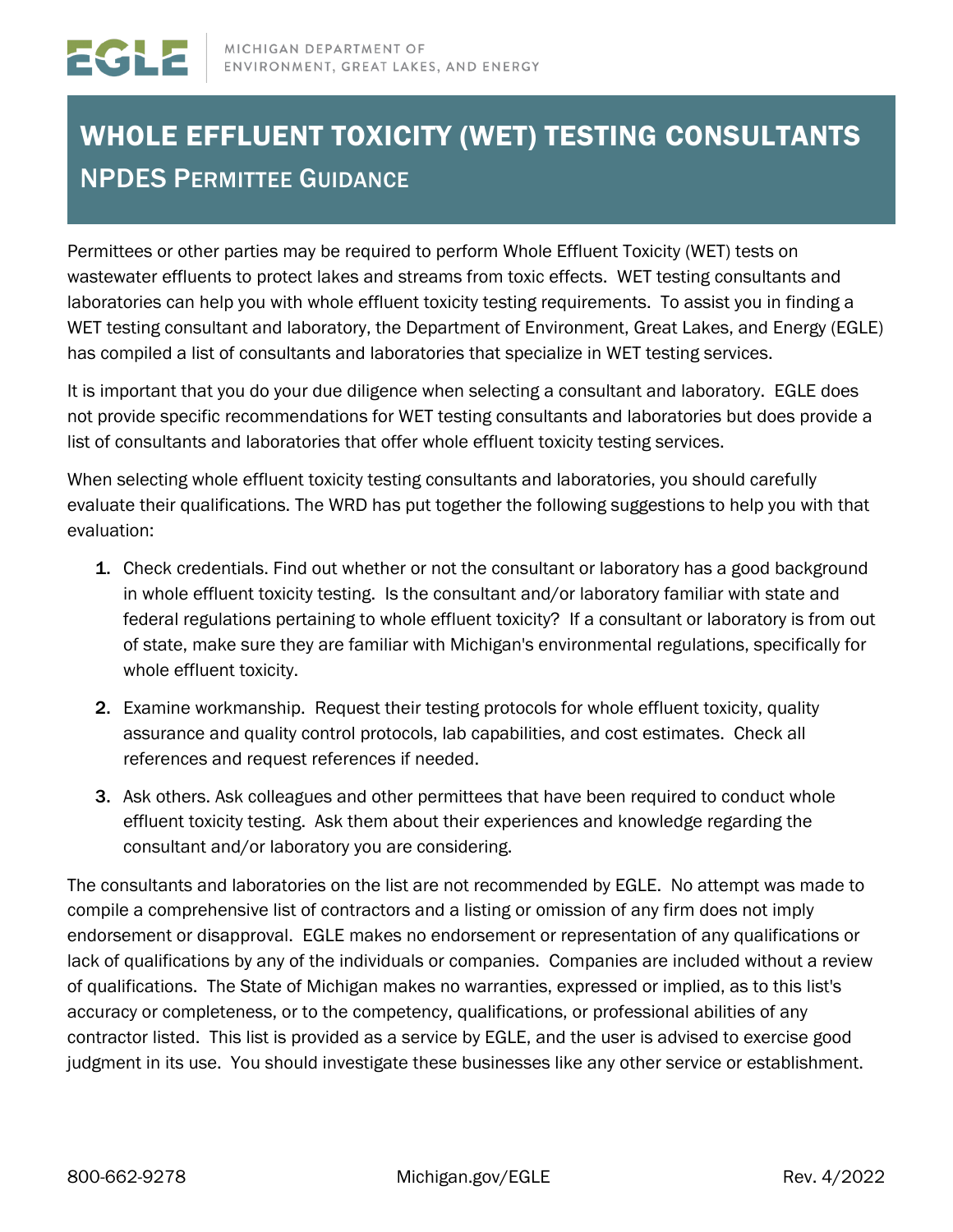## Consultants and Laboratories Offering WET Testing Services

| <b>Firm</b>                                                                                                                             | <b>Contact Person</b>                                                                                                       |
|-----------------------------------------------------------------------------------------------------------------------------------------|-----------------------------------------------------------------------------------------------------------------------------|
| AECOM Environment*<br><b>Fort Collins Environmental Toxicology</b><br>Laboratory<br>4303 LaPorte Avenue<br>Fort Collins, Colorado 80521 | David A. Pillard, Ph.D.<br>Telephone: 970-416-0916 Extension 310<br>E-mail: Dave.Pillard@AECOM.com                          |
| Alloway*                                                                                                                                | <b>Brian Good</b>                                                                                                           |
| 1101 North Cole Street                                                                                                                  | Telephone: 419-223-1362                                                                                                     |
| Lima, Ohio 45805                                                                                                                        | E-mail: Brian.Good@Alloway.com                                                                                              |
| ALS Environmental - Holland, MI*<br>3352 128th Avenue<br>Holland, Michigan 49424                                                        | <b>Mark Baker</b><br>Telephone: 616-738-7395<br>Fax: 616-399-6185<br>E-mail: Mark.Baker@ALSGlobal.com                       |
| American Aquatic Testing, Inc.*                                                                                                         | <b>Chris Nally</b>                                                                                                          |
| 890 North Graham Street                                                                                                                 | Telephone: 610-434-9015                                                                                                     |
| Allentown, Pennsylvania 18109                                                                                                           | E-mail: Cybercerio@AOL.com                                                                                                  |
| Aqua Survey, Inc.*                                                                                                                      | <b>Tom Dolce</b>                                                                                                            |
| 499 Point Breeze Road                                                                                                                   | Telephone: 908-788-8700                                                                                                     |
| Flemington, New Jersey 08822                                                                                                            | E-mail: Dolce@Aquasurvey.com                                                                                                |
| Aqua Tech Environmental Consultants*                                                                                                    | <b>Paul Crerar</b>                                                                                                          |
| P.O. Box 76                                                                                                                             | Telephone: 419-397-2659                                                                                                     |
| Melmore, Ohio 44845                                                                                                                     | E-mail: Atellab@Bright.net                                                                                                  |
| AquaTox Research, Inc.                                                                                                                  | Francis G. Doherty, Ph.D.                                                                                                   |
| 1201 East Fayette Street                                                                                                                | Telephone: 315-479-1498                                                                                                     |
| Syracuse, New York 13210                                                                                                                | E-mail: Aquatox@Dreamscape.com                                                                                              |
| AScl Corporation/AScl-Duluth*<br><b>Environmental Testing Division</b><br>4444 Airpark Boulevard<br>Duluth, Minnesota 55811-5712        | Dennis Hansen<br>Telephone: 218-722-4040<br>E-mail: KAnderson@Ascicorp.com                                                  |
| Bio-Aquatic Testing, Inc.<br>2501 Mayes Road, Suite 100<br>Carrollton, Texas 75006                                                      | <b>Chris Robason</b><br>Telephone: 972-242-7750 Extension 25<br>Fax: 972-242-7749<br>E-mail: CRobason@Bioaquatictesting.com |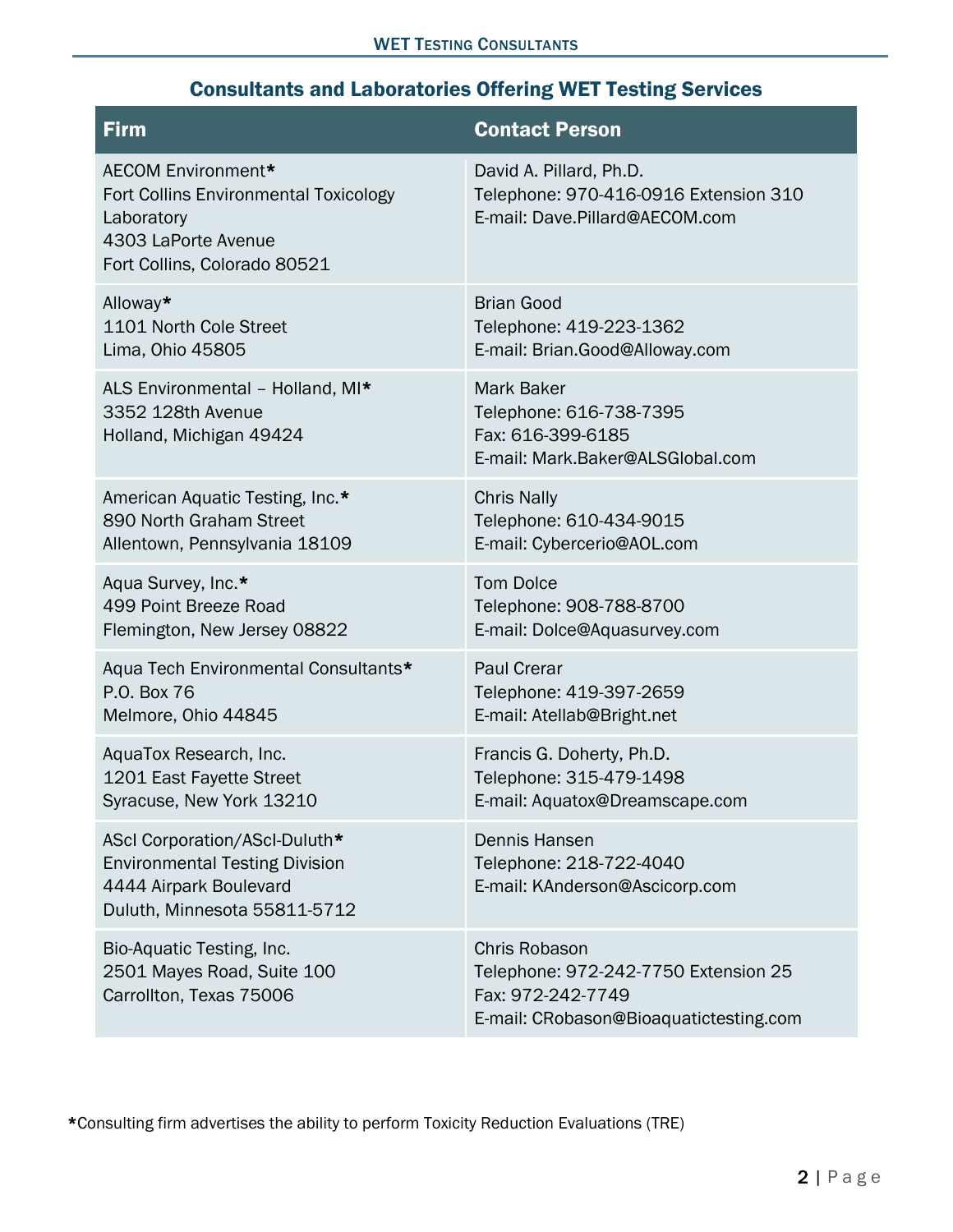### WET TESTING CONSULTANTS

| <b>Firm</b>                                                                                                   | <b>Contact Person</b>                                                                                                                         |
|---------------------------------------------------------------------------------------------------------------|-----------------------------------------------------------------------------------------------------------------------------------------------|
| Commonwealth Biomonitoring*<br>8061 Windham Lake Drive<br>Indianapolis, Indiana 46214                         | Greg R. Bright<br>Telephone: 317-297-7713<br>E-mail: Water_Quality@Tcon.net                                                                   |
| Cove Environmental, LLC*<br>3400 West Lakeview Road<br>Stillwater, Oklahoma 74075                             | <b>Shannon Scott</b><br>Telephone: 405-372-2122<br>E-mail: Shannon@Covesciences.com                                                           |
| EA Engineering, Science and Technology*<br>15 Loveton Circle<br>Sparks, Maryland 21152                        | Wayne McCulloch<br>Direct Telephone: 410-329-5122<br>General Telephone: 410-771-4950<br>Fax: 410-771-4204<br>E-mail: WayneM@EAEST.com         |
| Environmental Consulting and Testing*<br>1423 North 8th Street, Suite 118<br>Superior, Wisconsin 54880        | <b>Steve Poirier</b><br>Direct Telephone: 715-392-6635<br>General Telephone: 1-800-377-3657<br>Fax: 715-395-2463<br>E-mail: SPoirier@LCP2.net |
| Environmental Enterprises USA, Inc.<br>58485 Pearl Acres Road, Suite D<br>Slidell, Louisiana 70481            | David L. Daniel<br>Direct Telephone: 504-646-2787<br>General Telephone: 1-800-966-2788<br>Fax: 504-646-2810<br>E-mail: DDaniel@EEusa.com      |
| Fishbeck, Thompson, Carr & Huber*<br>39255 Country Club Drive, Suite B 25<br>Farmington Hills, Michigan 48331 | Jerald O. Thaler, P.E.<br>Telephone: 248-324-2090<br>Fax: 248-324-0930<br>E-mail: JOThaler@FTCH.com                                           |
| Enviroscience*<br>5070 Stow Road<br>Stow, Ohio 44224                                                          | <b>Kate Hansler</b><br>Telephone: 330-688-0111<br>Fax: 330-688-3858<br>E-mail: KHansler@Enviroscienceinc.com                                  |
| GEI Consultants, Inc.*<br>4601 DTC Boulevard, Suite L100<br>Denver, Colorado 80237                            | <b>Ashley Romero</b><br>Telephone: 303-264-1092<br>E-mail: ARomero@GEIconsultants.com                                                         |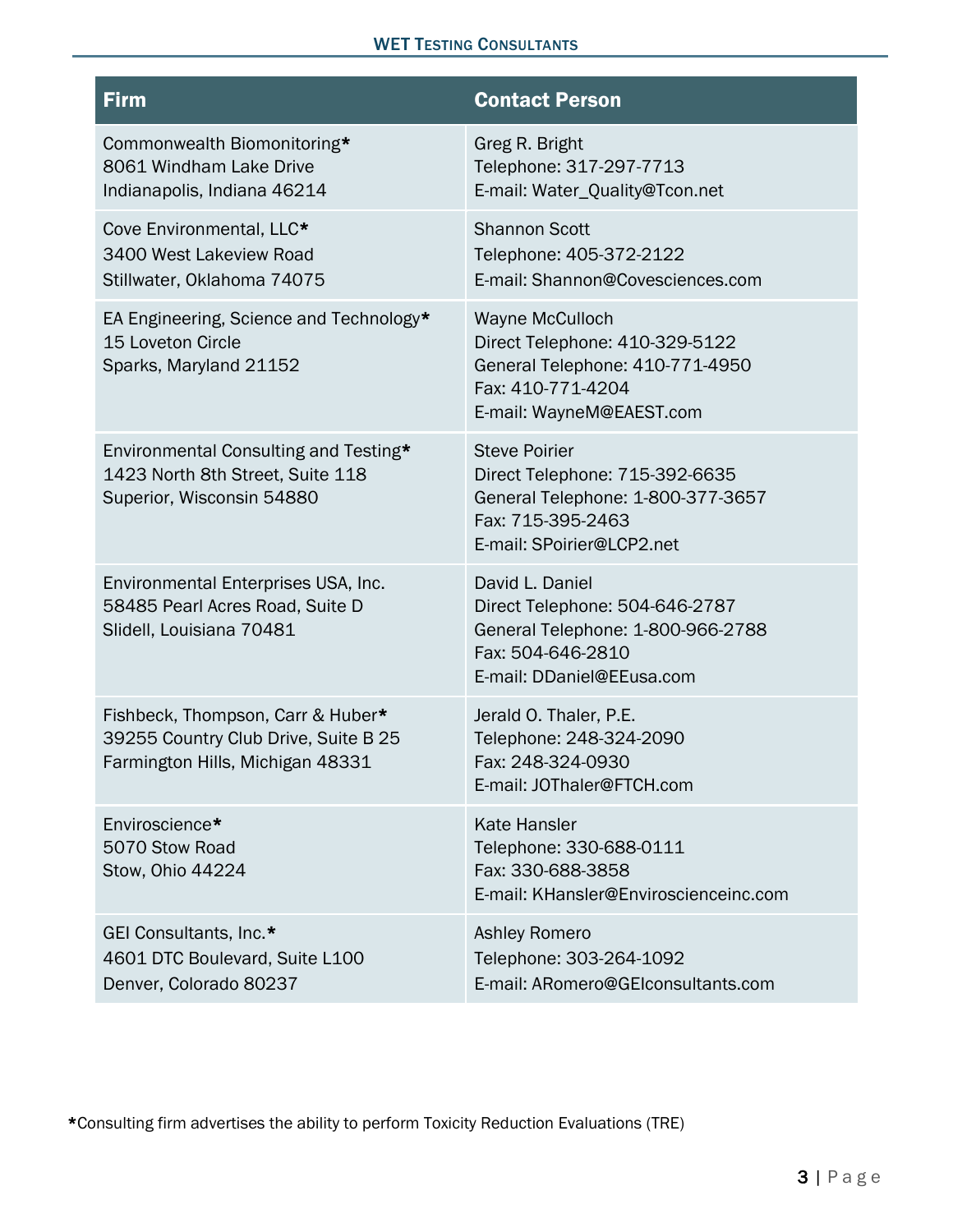### WET TESTING CONSULTANTS

| <b>Firm</b>                                                                                       | <b>Contact Person</b>                                                                                                                         |
|---------------------------------------------------------------------------------------------------|-----------------------------------------------------------------------------------------------------------------------------------------------|
| Global Environmental Consulting, LLC*<br>223 West Michigan Avenue<br>Clinton, Michigan 49236      | David Cook<br>Telephone: 517-456-6881<br>Telephone: 734-428-7562<br>Fax: 517-456-9952<br>E-mail: D13500@Earthlink.net                         |
| Great Lakes Environmental Center*<br>739 Hastings<br>Traverse City, Michigan 49684                | <b>Dennis McCauley</b><br>Telephone: 231-941-2230<br>Fax: 231-941-2240<br>E-mail: DMcCauley@GLEC.com                                          |
| <b>GZA GeoEnvironmental Inc</b><br>120 Mountain Avenue<br>Bloomfield, Connecticut 06002           | Susan Luchina<br>Telephone: 860-242-9933<br>Fax: 860-242-9933<br>E-mail: SLuchina@GZA.com                                                     |
| MACTEC Engineering and Consulting*<br>404 Southwest 140th Terrace<br>Newberry, Florida 32669-3000 | Anne Shortelle, Ph.D.<br>Telephone: 352-333-2623<br>E-mail: ABShortelle@Mactec.com                                                            |
| Microbac Laboratories, LLC<br>2520 Regency Road<br>Lexington, Kentucky 40503                      | Lisa Martin<br>Direct Telephone: 859-276-3506<br>General Telephone: 800-489-3506<br>Fax: 859-278-5665<br>E-mail: LMartin@Microbaclab.com      |
| New England Bioassay, Inc.<br>77 Batson Drive<br>Manchester, Connecticut 06040                    | John D. Cooney, Ph.D.<br>Telephone: 860-643-9560<br>Fax: 860-646-7169<br>E-mail: JCooney@Nebio.com                                            |
| Pace Analytical Services, LLC*<br>4730 Oneota Street<br>Duluth, Minnesota 55807                   | Dan Toms, Bioassay Supervisor<br>Department Telephone: 218-336-2120<br>Main Facility Telephone: 218-727-6380<br>E-mail: Dan.Toms@Pacelabs.com |
| Paragon Laboratories, Inc.<br>12649 Richfield Court<br>Livonia, Michigan 48150                    | John Parmentier<br>Telephone: 734-748-8718<br>Fax: 734-462-3911<br>E-mail: JCParmentier@Paragonlaboratories.com                               |